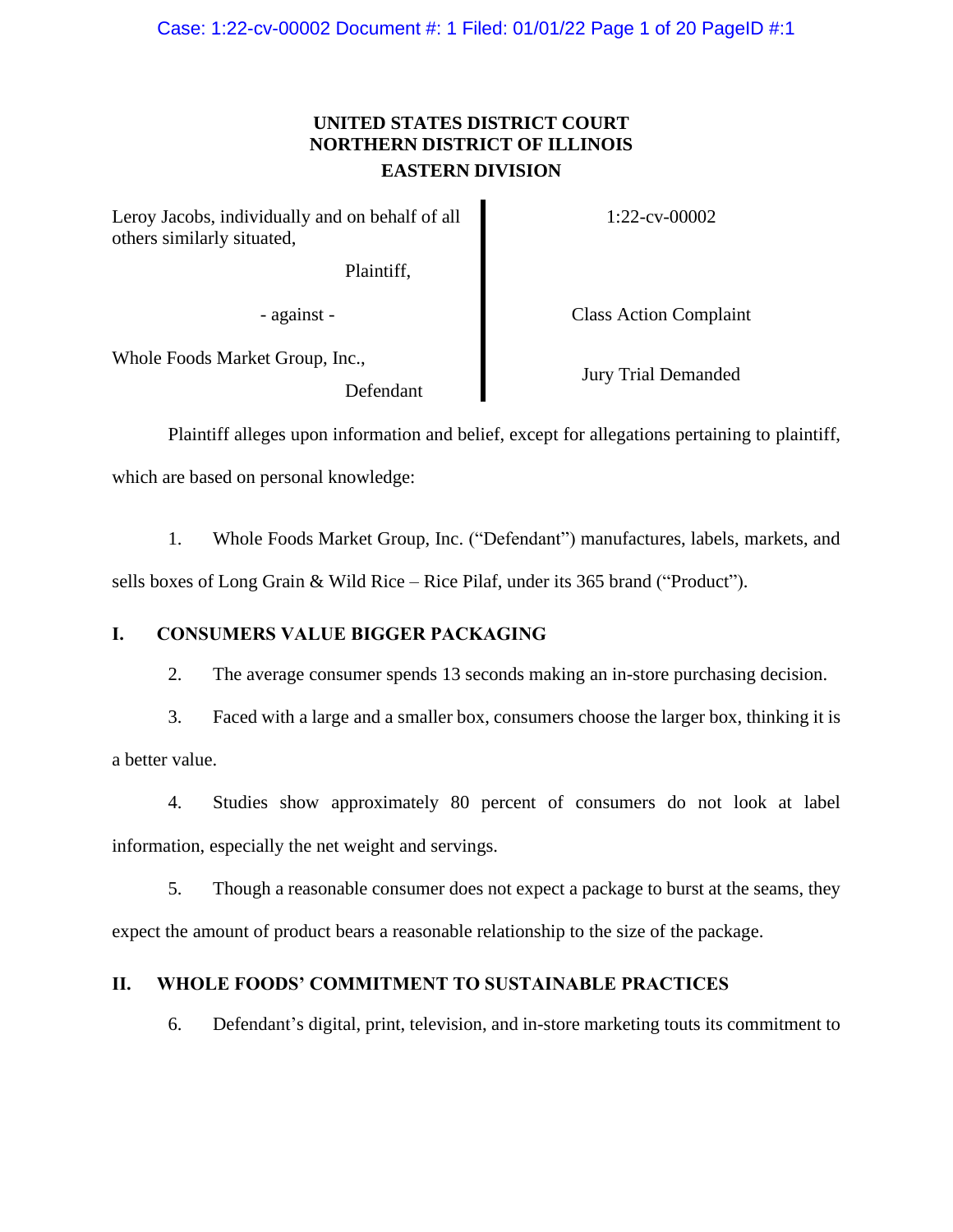sustainability and environmental stewardship, formally embodied in corporate policies.<sup>1</sup>

Home / Mission In Action / Environmental Stewardship

# **Environmental Stewardship**

We're always looking for ways to do more for our planet — because we believe it's worth it for our customers, team members and suppliers. Whether it's diverting food waste from landfills or making our stores more energy efficient, learn how we're promoting environmental stewardship to make our earth happier for the future.

7. Defendant tells customers, "We Care About Our Communities and the Environment

experience."

8. Defendant recognizes the global devastation caused to the planet by excess waste,

affirming, "We balance our needs with the needs of the rest of the planet so that the Earth will continue to flourish for generations to come," and "We are committed to reduced packaging, composting and water and energy conservation."

9. Like many global environmental groups, Defendant recognizes the grave threat to

the planet and ecosystems caused by the proliferation of plastic waste.

10. Defendant promotes its "Commitment to Reducing Single-Use Plastics."

<sup>&</sup>lt;sup>1</sup> Whole Foods, [Environmental Stewardship.](https://www.wholefoodsmarket.com/mission-in-action/environmental-stewardship)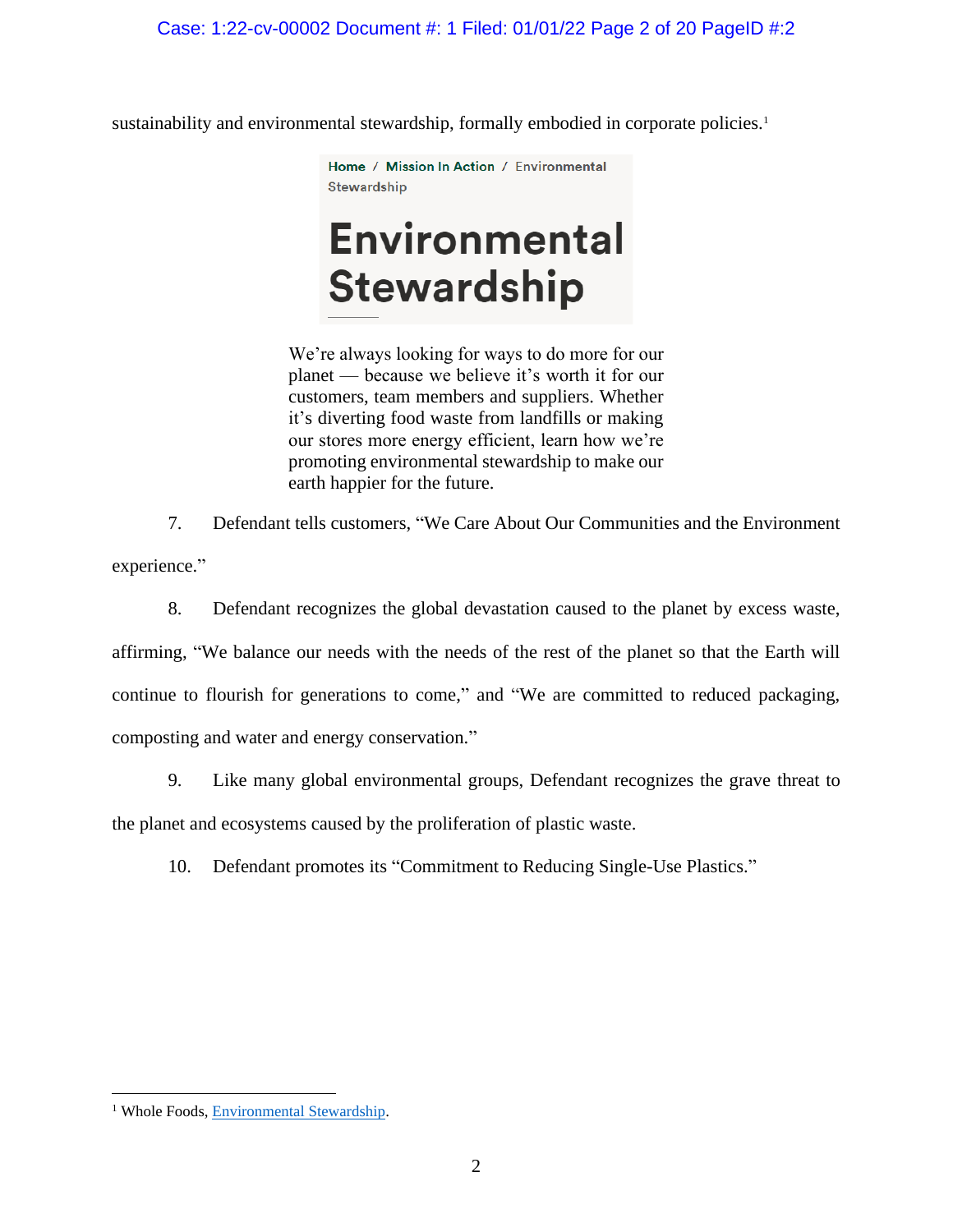Home / Mission In Action / Environmental Stewardship / Our **Commitment To Reducing Single-Use Plastics** 

# **Our Commitment to Reducing Single-Use Plastics**

Learn about our achievements and ongoing programs that work to reduce plastic across store departments and nourish our planet.

11. In 2007, Defendant was the first food retailer to introduce 100% post-consumer

recycled-content paper bags, certified by the Forest Stewardship Council.

12. The next year, Defendant banned plastic grocery bags at checkout.

- 13. Defendant offers a wide selection of reusable bags at nominal prices.
- 14. In 2019, in response to the accelerating environmental harm from excess packaging

materials, Defendant introduced smaller pull bags for all fresh produce.



#### **Smaller Produce Bags**

In 2019, we introduced smaller produce pull bags for our fresh fruits, vegetables and herbs. Our packaging manufacturer estimates that this change saves 213,408 pounds (or 106.7 tons) of plastic annually.



#### **Reusable Grocery Bags**

We also offer a wide selection of reusable grocery bags in a variety of colors and sizes at affordable prices. Just pick one up at the checkout in your store.

15. Each year, this saves 213,408 pounds (or 106.7 tons) of plastic.

16. Defendant's commitment to sustainable packaging is also evident through its elimination of Styrofoam (polystyrene), used for meat packaging trays and in other areas.

17. In 2019, Defendant's prepared foods department was the first in the nation to replace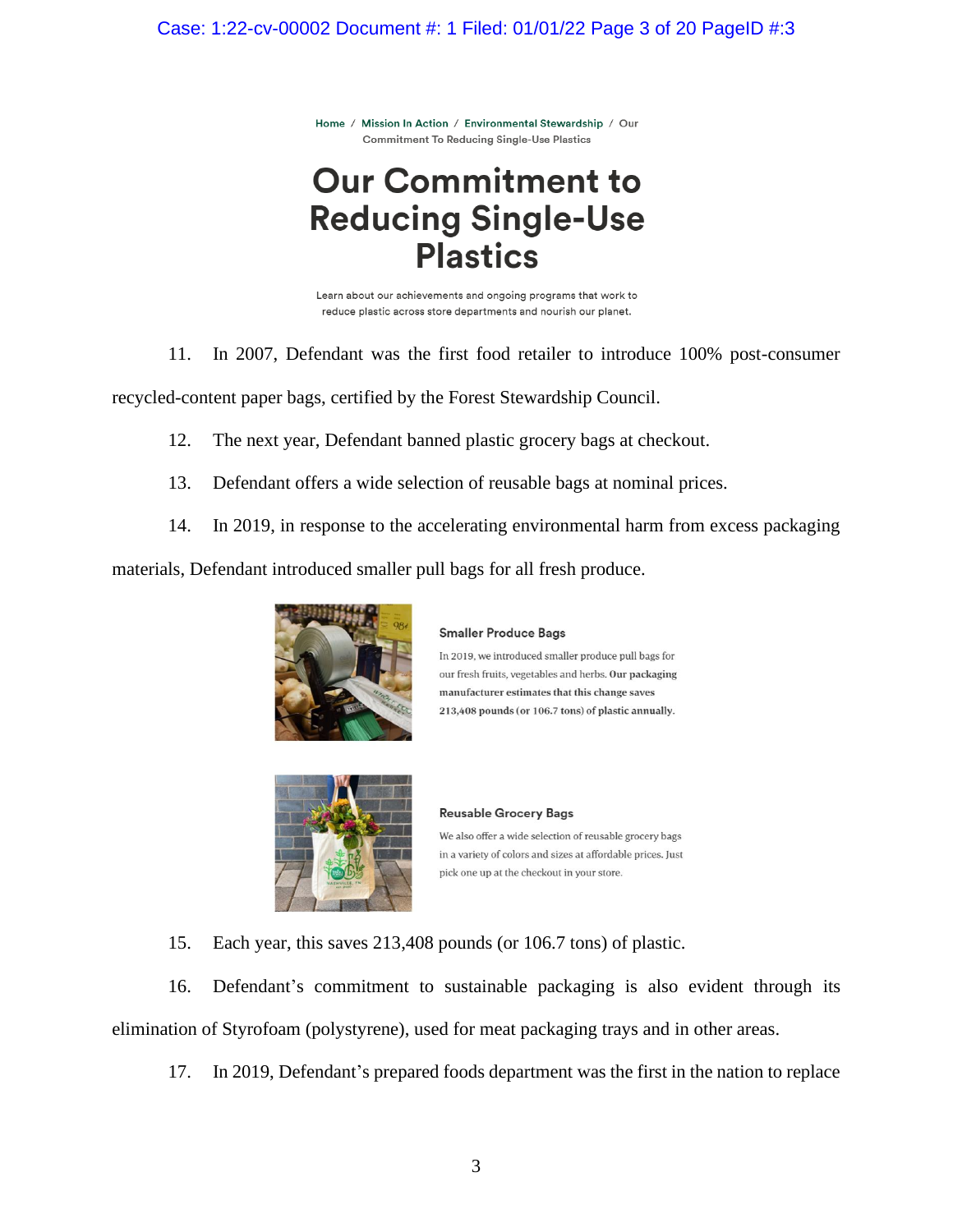# Case: 1:22-cv-00002 Document #: 1 Filed: 01/01/22 Page 4 of 20 PageID #:4

all hard plastic rotisserie chicken containers with reduced plastic bags.

18. These bags use 70% less plastic, saving nearly 1.7 million pounds of plastic annually.



#### **Styrofoam-Free Packaging**

We've eliminated all Styrofoam (polystyrene) meat packaging trays in all our stores in the U.S. and Canada We've also removed all Styrofoam from our food service packaging.



#### Reduced Plastic Rotisserie Chicken Bags

As of October 2019, we replaced all hard plastic rotisserie chicken containers with bags that use approximately 70% less plastic, which our packaging manufacturer estimates saves nearly 1.7 million pounds of plastic annually.

# **III. EMPTY SPACE IN DEFENDANT'S LONG GRAIN & WILD RICE BOXES**

19. The box measures, in inches, 6.75 (height) by 4.25 (length) and 1.5 (width).

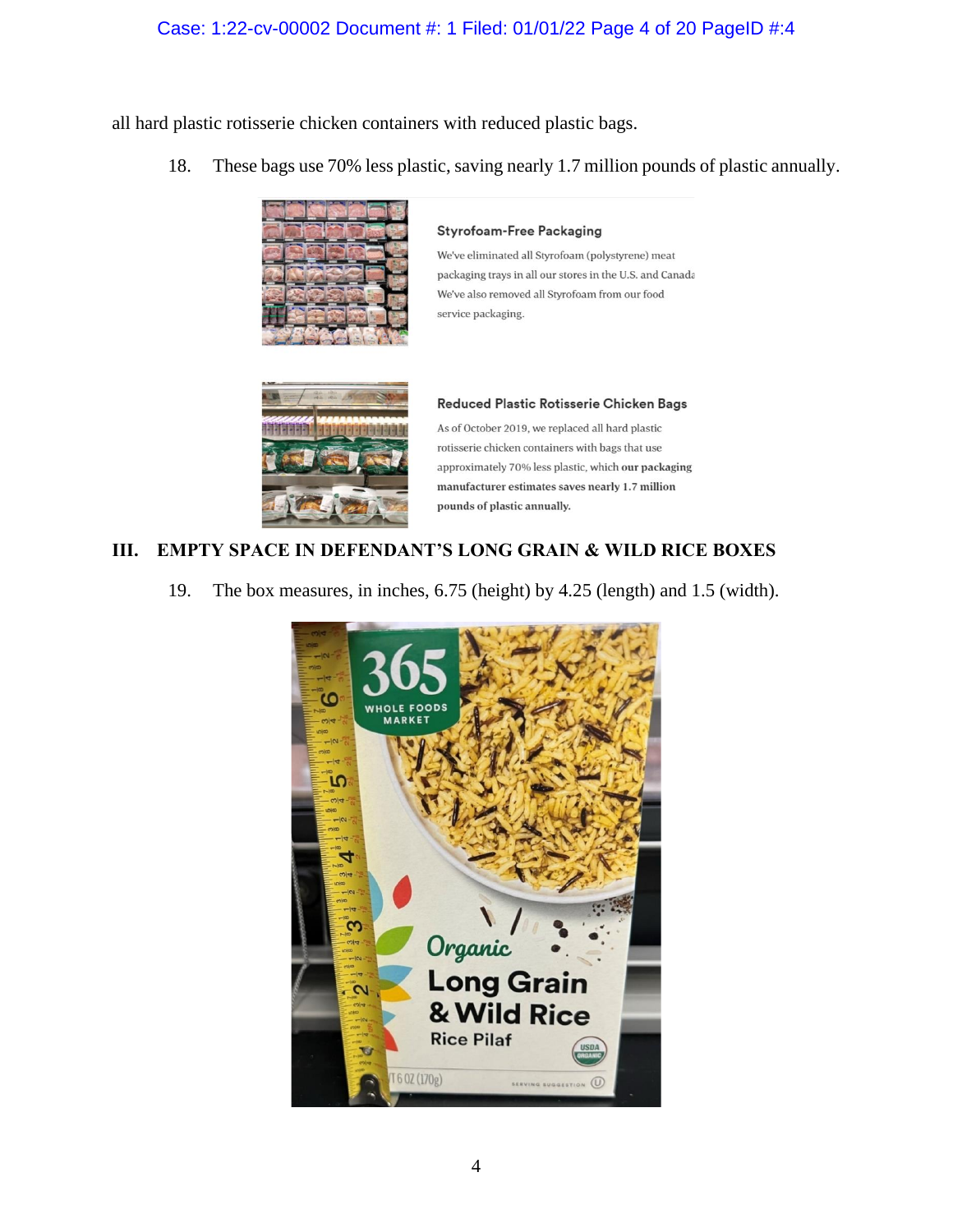# Case: 1:22-cv-00002 Document #: 1 Filed: 01/01/22 Page 5 of 20 PageID #:5

20. Judging from the size of the box, reasonable consumers expect it to be substantially filled with rice and contain the packet of seasoning.

21. However, over 50% of the box is empty space, because the rice and seasoning packages correspond to 3.25 inches on the tape measure.



22. Consumers are misled into believing that they are purchasing substantially more rice than they receive.

# **IV. NO LEGITIMATE REASONS FOR EMPTY SPACE**

23. Federal and identical state regulations recognize that deceptive packaging can be used to the detriment of consumers, but also that there are valid reasons ("safe harbors") for why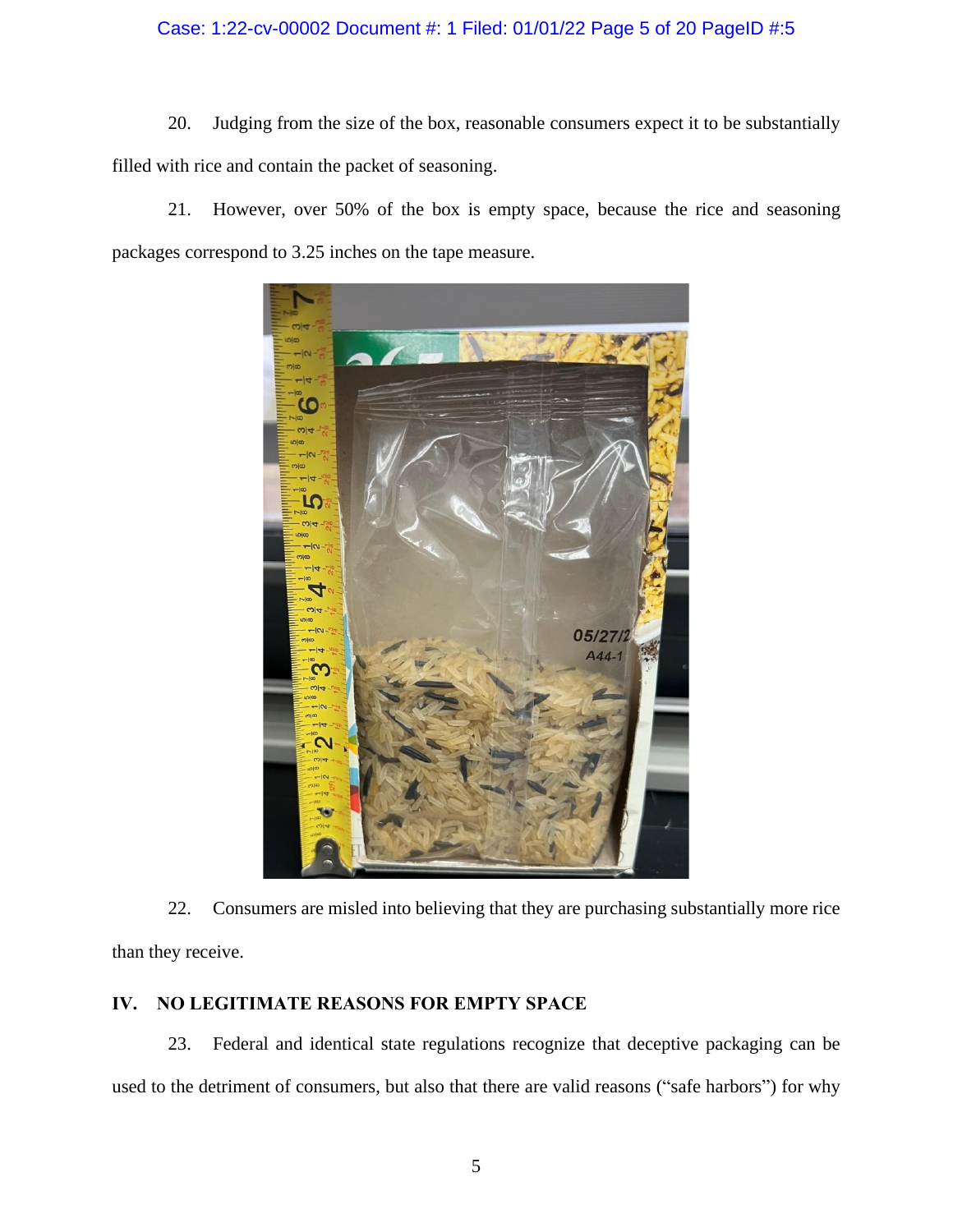#### Case: 1:22-cv-00002 Document #: 1 Filed: 01/01/22 Page 6 of 20 PageID #:6

foods may have what appears to be excess space, or slack-fill. *See* 21 C.F.R. § 100.100 ("Misleading containers.").

24. For slack-fill to be deemed nonfunctional, the empty space cannot be due to one of the six recognized safe harbors. 21 C.F.R.  $\S$  100.100(a)(1)-(6) ("Safe Harbors").

25. First, the rice and flavor packets do not require more than 50% empty space to protect them from damage, as they are not at risk of breakage. *See* 21 C.F.R. § 100.100(a)(1) ("Protection of the contents of the package").

26. This is in contrast to potato chips, which contain a significant amount of air, to prevent the contents from being crushed and the chips destroyed.

27. In fact, rice would be better protected in a smaller box, because all of the excess air at the top allows other items to press against this portion of the box, possibly causing it to "pop" or be damaged.

28. Second, there are no requirements of the machines used to enclose the contents that would leave over 50% of empty space. *See* 21 C.F.R. § 100.100(a)(2) ("The requirements of the machines used for enclosing the contents in such package").

29. There is no reason the machines used for enclosing rice grains in the plastic packaging cannot use less plastic and contain the same amount of rice.

30. There is no reason the machines used for enclosing the rice's plastic packaging cannot form a box in dimensions other than 6.75 (height) by 4.25 (length) and 1.5 (width) (inches).

31. The machines used to form the box can be adjusted if the rice packaging was reduced.

32. Defendant sells similar rice products with seasoning, in similar or identical sizes, that contain significantly less slack-fill.

33. For example, one of these products rice produce contains approximately 20% slack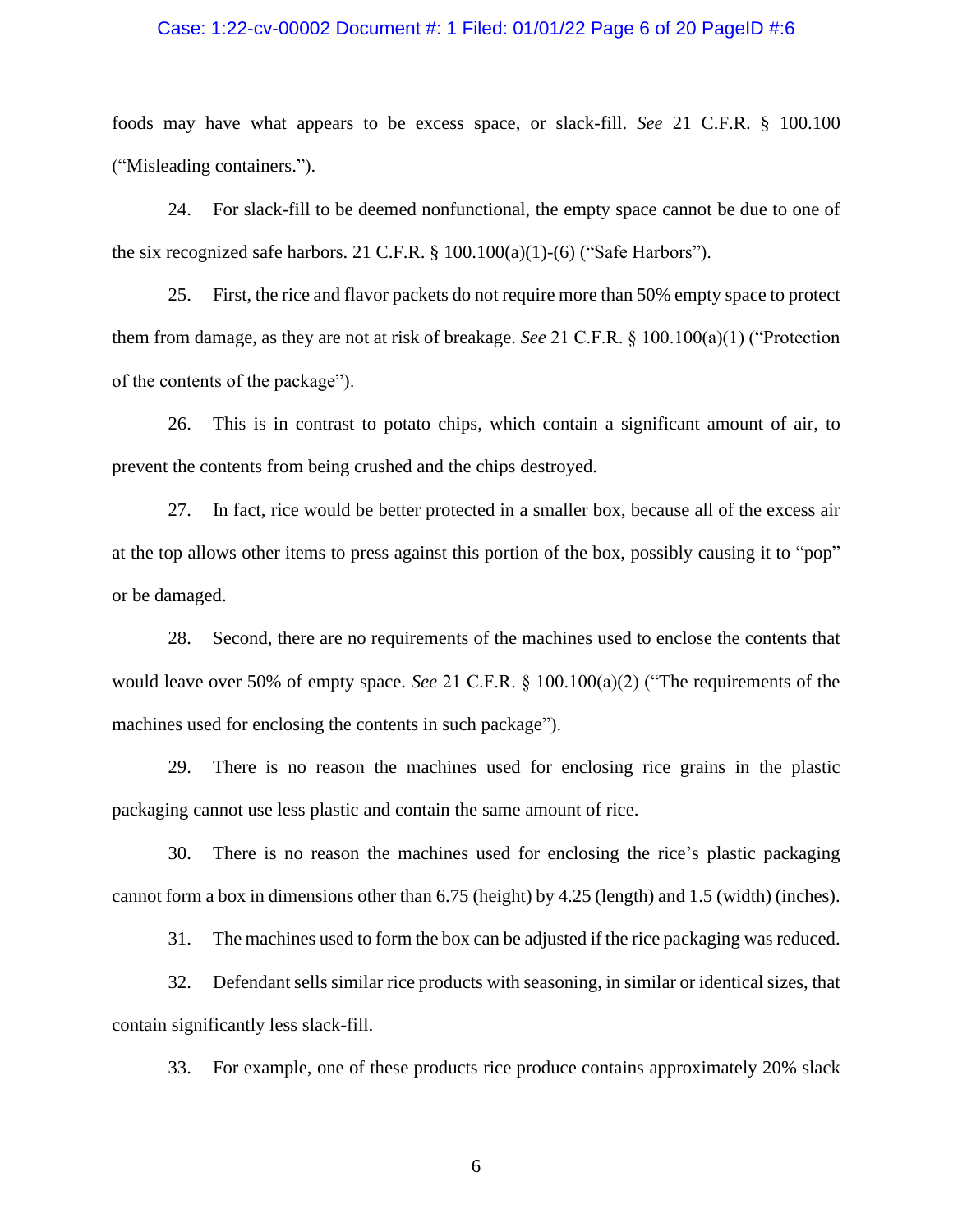#### Case: 1:22-cv-00002 Document #: 1 Filed: 01/01/22 Page 7 of 20 PageID #:7

fill, as opposed to over 50% of slack fill contained in the Product.

34. Third, no issue exists with respect to the rice and flavor packets settling during shipping and handling. *See* 21 C.F.R. § 100.100(3) ("Unavoidable product settling during shipping and handling")

35. The rice grains and seasoning are dense, and no settling occurs after they are deposited into their separate plastic packaging, which is placed in the box.

36. No additional product settling occurs during subsequent shipping and handling.

37. Additionally, Defendant's other similarly sized rice products do not contain over 50% of empty space.

38. Fourth, the packaging is not required to perform a specific function, i.e., play a role in the preparation or consumption of a food. *See* 21 C.F.R. § 100.100(4).

39. The packaging is there to hold the rice and flavor packet and not needed to consume the Product.

40. Fifth, the box is not a "reusable container," nor part of the presentation of the rice and seasoning and does not have value in proportion to the value of the product, independent of its function to hold the food. *See* 21 C.F.R. § 100.100(5).

41. This is confirmed because the box and plastic packaging are discarded after.

42. Sixth, no inability exists to increase the amount of rice or to reduce the size of the plastic and outer packaging to a minimum size necessary to accommodate required food labeling or perform another purpose. *See* 21 C.F.R. § 100.100(6).

43. It is easier to use smaller plastic and cardboard packaging, because this will still provide space for the contents, and save money on packaging materials.

44. This is confirmed by Defendant's similar products which contain significantly less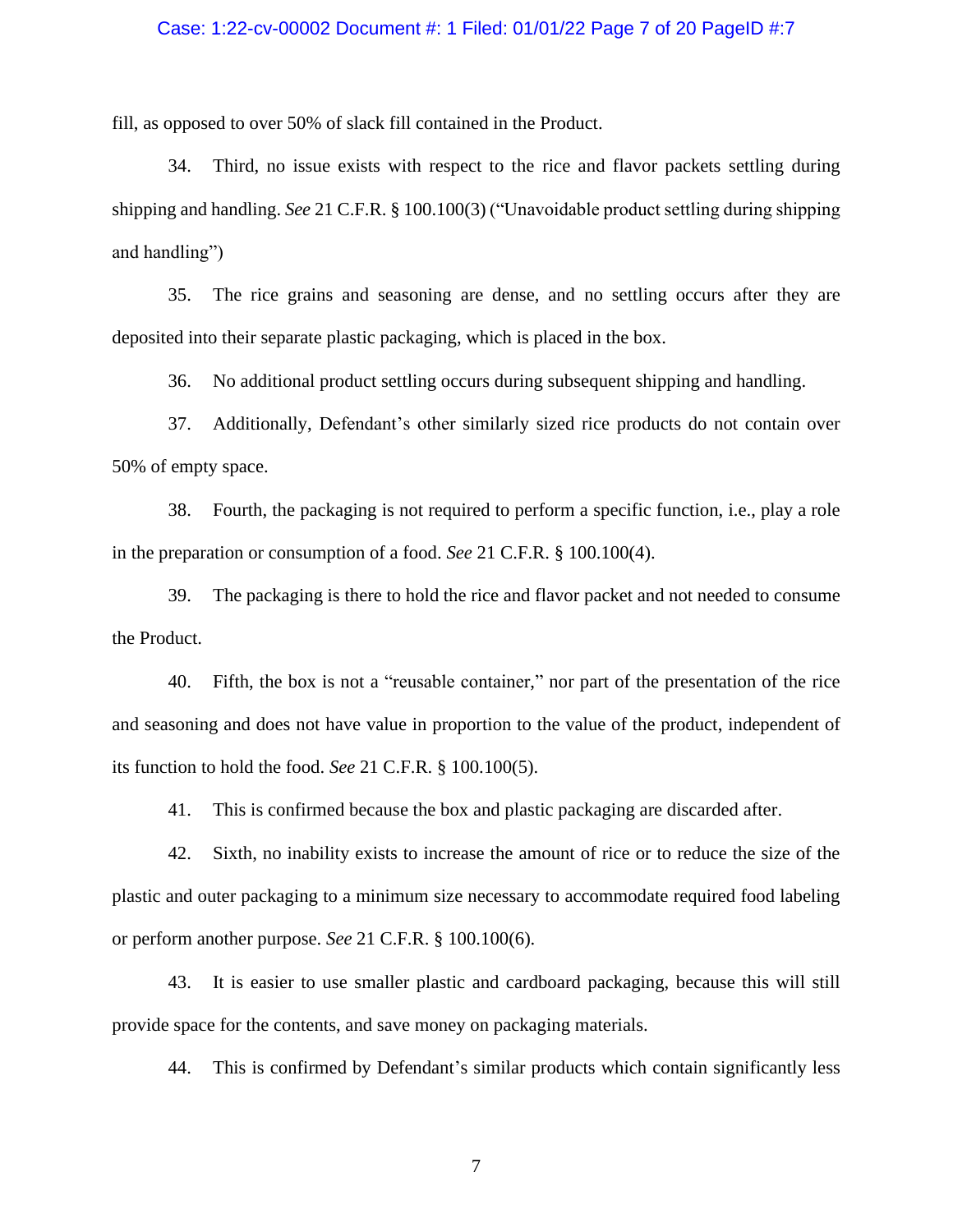#### Case: 1:22-cv-00002 Document #: 1 Filed: 01/01/22 Page 8 of 20 PageID #:8

empty space.

45. Defendant can modify the labeling to eliminate or reduce deception by adding a fill line, transparent window, or actual amount depiction accompanied by the words "actual amount."

46. There is no need for a tamper resistant device, and the Product is sold without one.

47. The presence of a tamper resistant device is not a barrier to reducing the size of the rice's plastic packaging and the cardboard box.

48. Because the package does not allow consumers to view its contents, and contains nonfunctional slack-fill, the packaging is misleading to consumers.

#### **V. DEFENDANT MATCHES PRODUCT SIZE TO SHELF HEIGHTS**

49. Studies confirm that a common practice of retailers, including Defendant, is to match the height of product packaging to shelf heights.

50. This makes the shelves look full, which appeals to consumers and makes them willing to spend more money.

51. This shows a deliberate attempt, and knowledge, to mislead consumers.

# **VI. EXCESS PACKAGING VIOLATES DEFENDANT'S ENVIRONMENTAL COMMITMENTS TO CONSUMERS**

52. Defendant promised customers, through digital, print, audio, television, and in-store placards and signs, that it is replicating its reduction in excess packing materials across all aspects of its operations, to promote environmental welfare.

53. Defendant recognizes that non-functional slack-fill aggravates the climate, waste and plastic pollution crisis at all stages, from resource extraction, production, distribution, transport in collection systems, landfilling, incineration and recycling.

54. The effects are twofold, because excess packing materials are made from raw materials that would not otherwise have been used, and once the item is used and consumed, the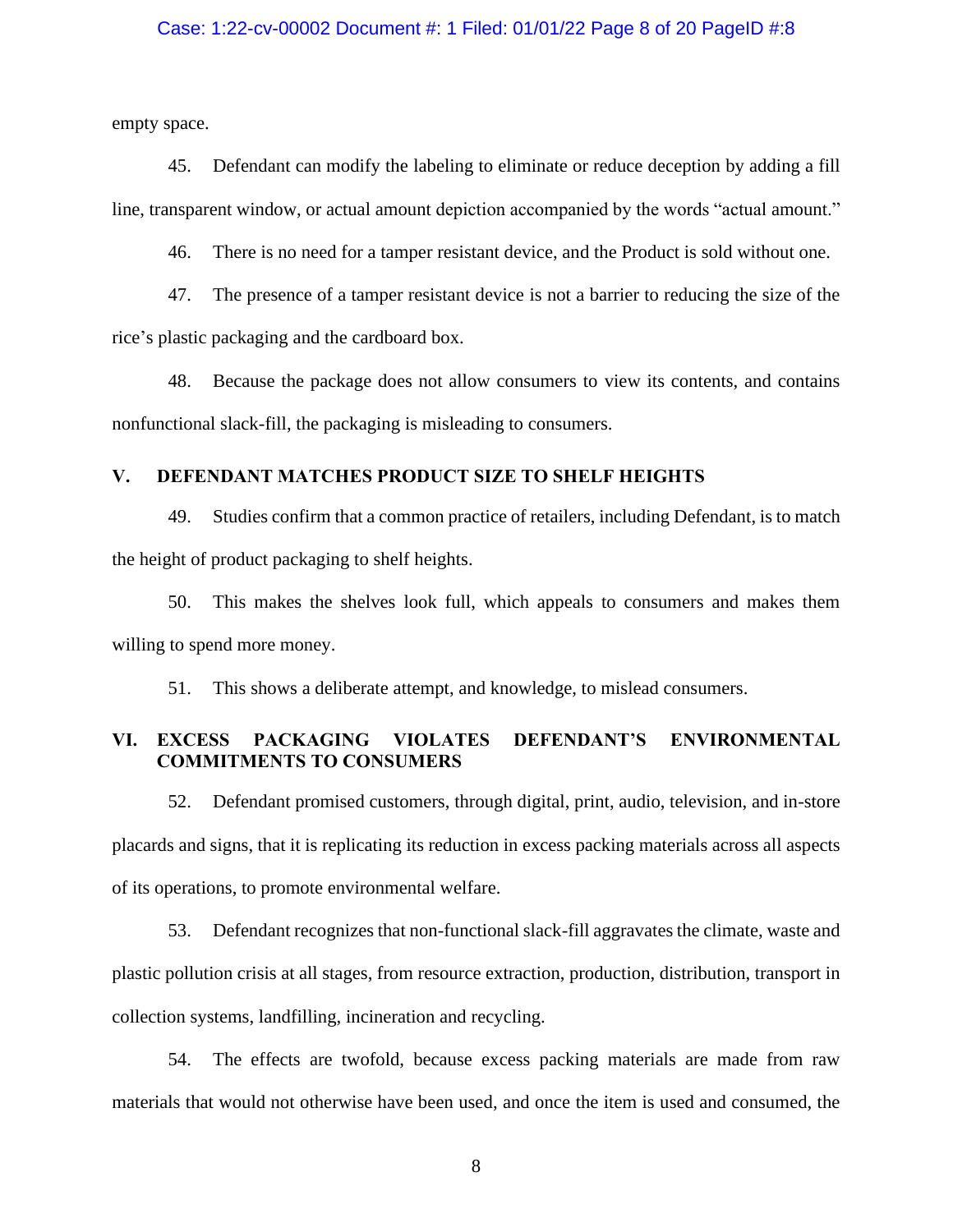#### Case: 1:22-cv-00002 Document #: 1 Filed: 01/01/22 Page 9 of 20 PageID #:9

excess materials are discarded.

55. Often, disadvantaged communities, either in this country, or abroad, are the locations where plastic and other waste materials are transported, where open burning of waste materials is commonplace.

56. This causes emission of carbon dioxide and other toxic compounds into the atmosphere and fragile ecosystems.

57. Defendant's excess packaging violates its pledges and commitments to consumers that it will operate sustainably and promote environmental stewardship.

58. Defendant intentionally packages the Product in opaque cardboard containers that are constructed in such a way that does not allow for a visual or audial confirmation of the contents of the Product.

#### **VII. CONCLUSION**

59. The Product contains other representations which are misleading.

60. Reasonable consumers must and do rely on a company to honestly identify and describe the components, attributes, and features of a product, relative to itself and other comparable products or alternatives.

61. The value of the Product that Plaintiff purchased was materially less than its value as represented by defendant.

62. Defendant sold more of the Product and at higher prices than it would have in the absence of this misconduct, resulting in additional profits at the expense of consumers.

63. Had Plaintiff and proposed class members known the truth, they would not have bought the Product or would have paid less for it.

64. The Product is sold for a price premium compared to other similar products, no less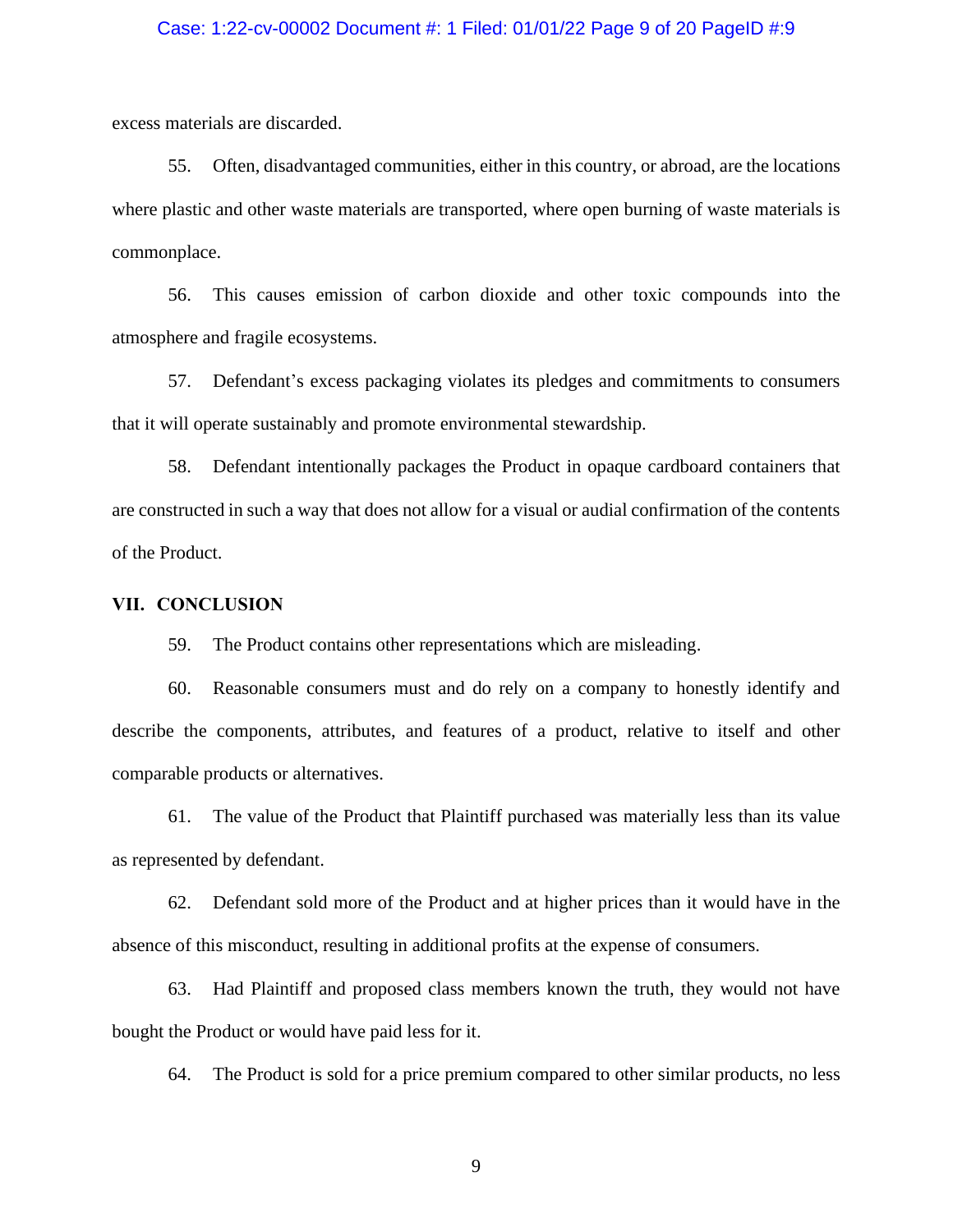#### Case: 1:22-cv-00002 Document #: 1 Filed: 01/01/22 Page 10 of 20 PageID #:10

than \$2.99 per 6 oz (170g), a higher price than it would otherwise be sold for, absent the misleading representations and omissions.

#### Jurisdiction and Venue

65. Jurisdiction is proper pursuant to Class Action Fairness Act of 2005 ("CAFA"). 28 U.S.C. § 1332(d)(2).

66. The aggregate amount in controversy exceeds \$5 million, including any statutory damages, exclusive of interest and costs.

67. Plaintiff Leroy Jacobs is a citizen of Illinois.

68. Defendant Whole Foods Market Group, Inc., is a Delaware corporation with a principal place of business in Austin, Travis County, Texas

69. Defendant transacts business within this District through sale of the Product directly to residents from its website and that of its corporate parent, Amazon.com, and its numerous stores in this District.

70. Venue is in this District because Plaintiff resides in this District and the actions giving rise to the claims occurred within this District.

71. Venue is in the Eastern Division in this District because a substantial part of the events or omissions giving rise to the claim occurred in Cook County, i.e., Plaintiff's purchase of the Product and his awareness of the issues described here.

#### Parties

72. Plaintiff Leroy Jacobs is a citizen of Chicago, Cook County, Illinois.

73. Defendant Whole Foods Market Group, Inc., is a Delaware corporation with a principal place of business in Austin, Texas, Travis County.

74. Whole Foods operates over five hundred stores in the United States.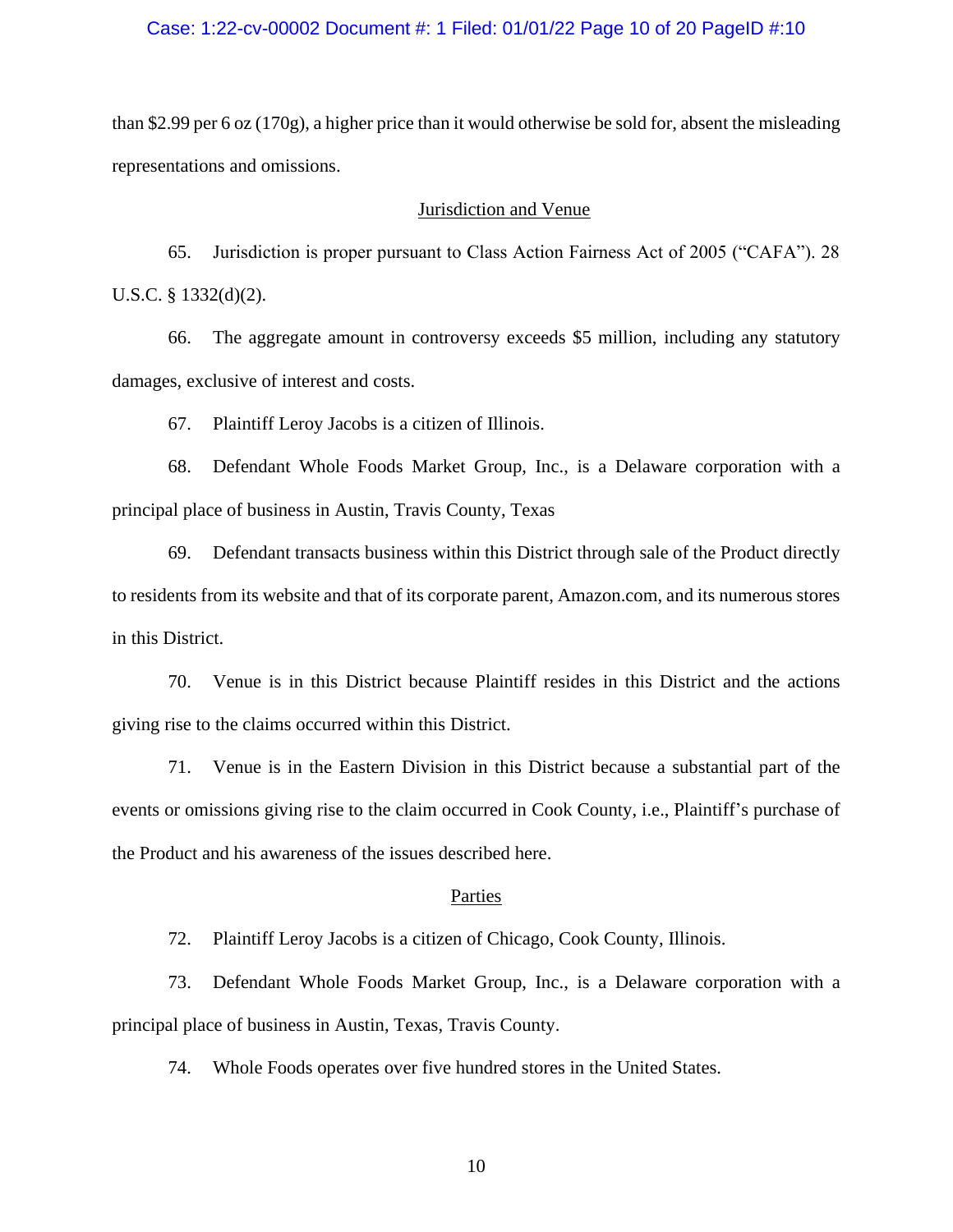#### Case: 1:22-cv-00002 Document #: 1 Filed: 01/01/22 Page 11 of 20 PageID #:11

75. Whole Foods also sells its products through the internet, via its own website, and via the website of corporate parent, Amazon.com, Inc. ("Amazon").

76. The Product is available at all of Defendant's stores and from its online platforms.

77. Defendant has final responsibility and authority for the labeling, packaging, and production of all items bearing the 365 brand, shown below.



78. Whole Foods is self-described as "more than just a grocery store," because it maintains the "strictest quality standards."

79. These standards include a commitment to the food it provides and ensuring it provides these foods in a way which does not negatively impact the environment.

80. Whole Foods promises customers that it carefully vets its products to make sure they only sell the "highest quality natural and organic foods," by researching ingredients, auditing sourcing practices, and maximizing its commitment to sustainability and environmental stewardship, which entails elimination of excess packaging material which contributes to the global plastic and climate crises.

81. These facts show a company with a significant amount of goodwill, trust and equity when it comes to consumer purchasing.

82. While Whole Foods stores sell leading national brands, they sell a large number of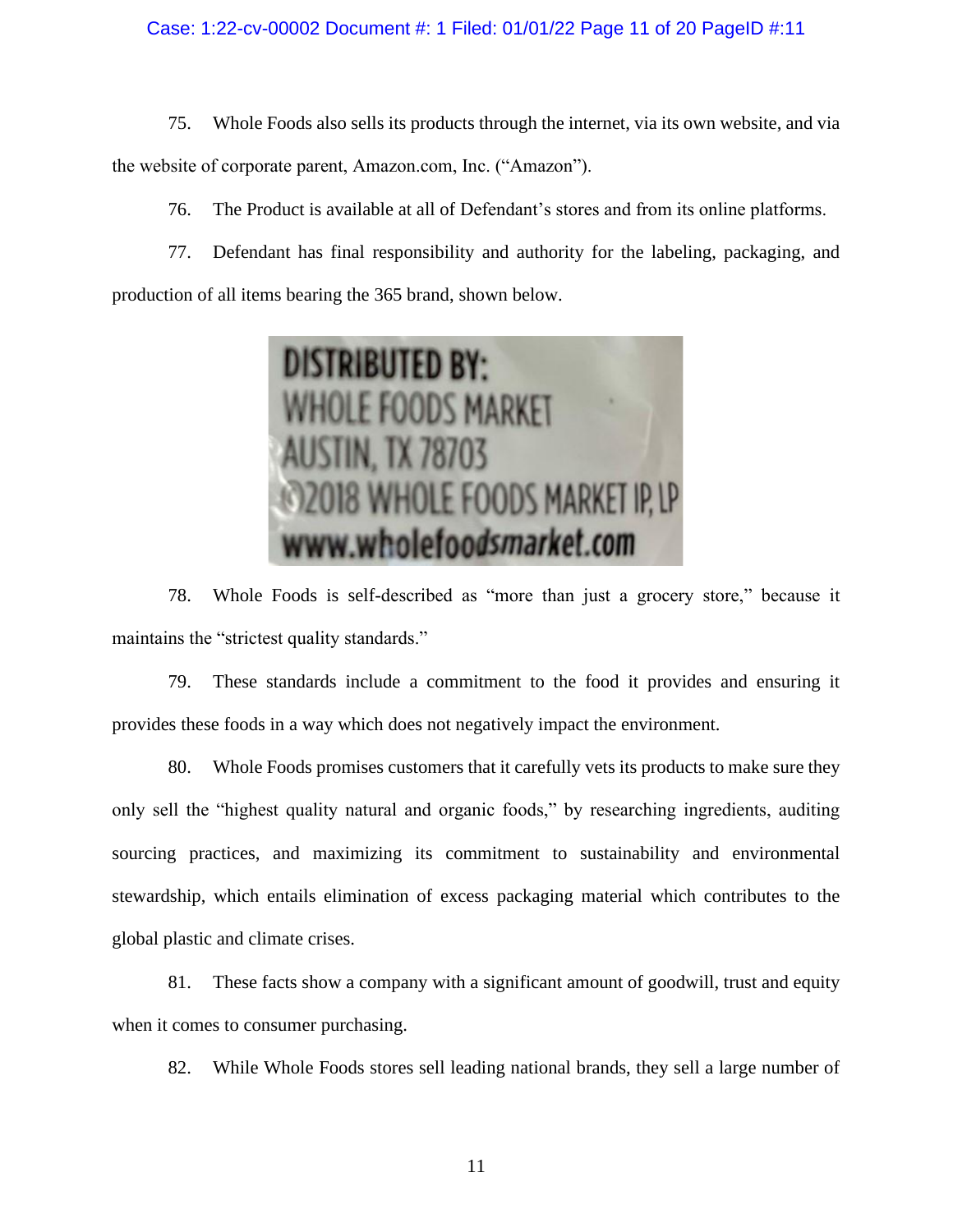#### Case: 1:22-cv-00002 Document #: 1 Filed: 01/01/22 Page 12 of 20 PageID #:12

products under one of their private label brands, 365.

83. Private label products are made by third-party manufacturers and sold under the name of the retailer, or its sub-brands.

84. Previously referred to as "generic" or "store brand," private label products have increased in quality, and often are superior to their national brand counterparts.

85. Products under the 365 brand have an industry-wide reputation for quality and value.

86. In releasing products under the 365 brand, Defendant's foremost criteria was to have high-quality products that were equal to or better than the national brands.

87. Defendant is able to get national brands to produce its private label items due its loyal customer base and tough negotiating.

88. That 365 branded products met this high bar was proven by focus groups, which rated them above the name brand equivalent.

89. Private label products generate higher profits for retailers because national brands spend significantly more on marketing, contributing to their higher prices.

90. A survey by The Nielsen Co. "found nearly three out of four American consumers believe store brands are good alternatives to national brands, and more than 60 percent consider them to be just as good."

91. Private label products under the 365 brand benefit by their association with consumers' appreciation for the Whole Foods brand as a whole.

92. The development of private label items is a growth area for Whole Foods, as they select only top suppliers to develop and produce 365 products.

93. Plaintiffs were aware of this commitment to customer satisfaction when they bought the Product, because they knew if anything went wrong, Defendant would "make it right."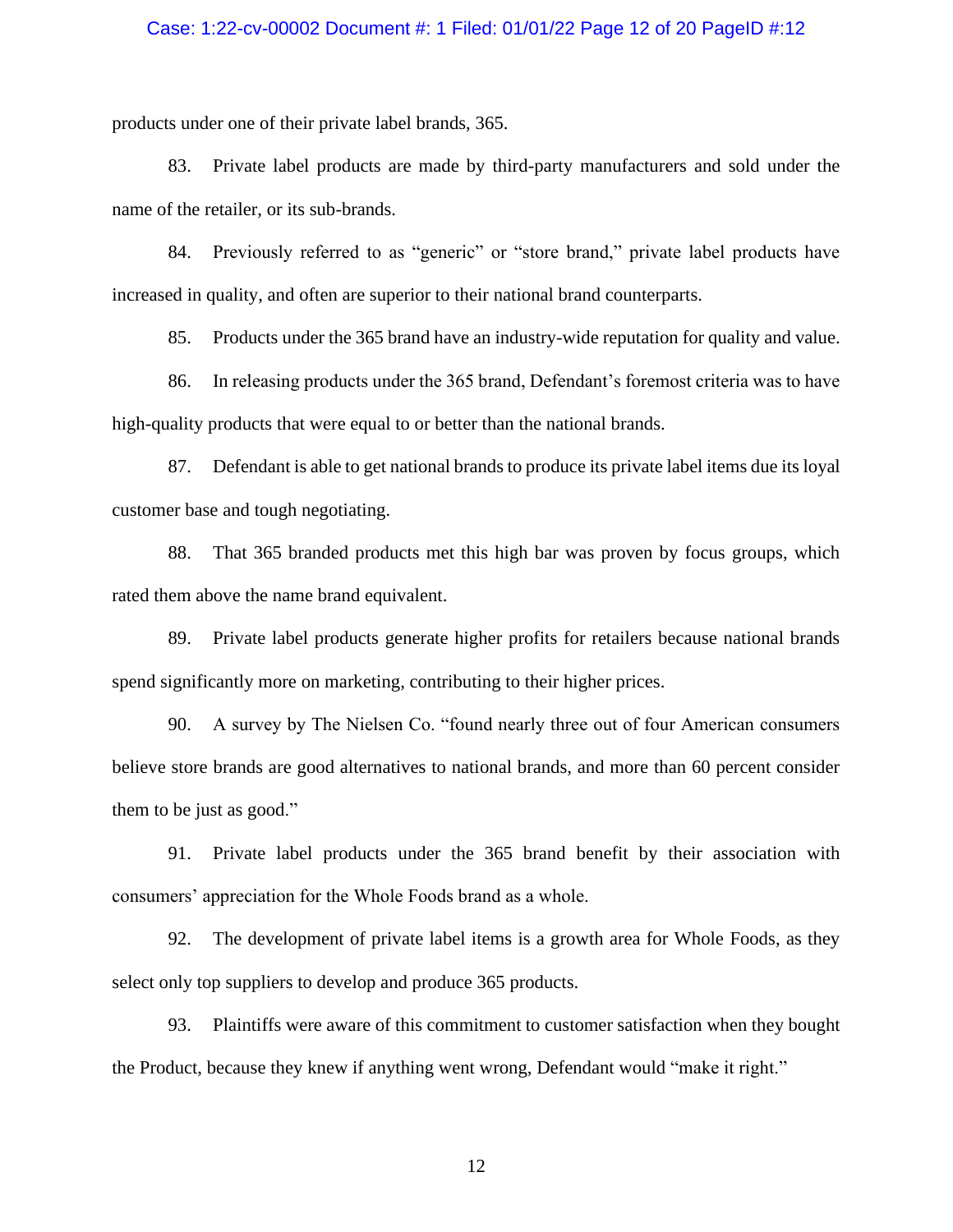#### Case: 1:22-cv-00002 Document #: 1 Filed: 01/01/22 Page 13 of 20 PageID #:13

94. These facts show a company with a significant amount of goodwill and equity when it comes to consumer purchasing.

95. Plaintiff purchased the Product on one or more occasions within the statutes of limitations for each cause of action alleged, at stores including Whole Foods, 6009 N Broadway Chicago, IL 60660 between September and December 2021, among other times.

96. Plaintiff could not and did not reasonably understand or expect any of the net weight or serving disclosures to translate to an amount of rice meaningfully different from his expectation of an amount which would fill up the box.

97. Only when Plaintiff opened the box did he discover, to his disappointment, that it was less than half-full.

98. Plaintiff bought the Product because he expected it contained an amount of rice that had a reasonable relationship to the packaging in which it was presented because that is what the representations said and implied.

99. Plaintiff relied on the words and images on the Product, on the labeling, statements, and/or claims made by Defendant in digital, print and/or social media, which accompanied the Product and separately.

100. Plaintiff was aware of Defendant's environmental pledges and commitments, through its extensive marketing and advertising, in its stores and across various media.

101. Plaintiff was disappointed because the Product's excess packaging was inconsistent with Defendant's promises about sustainability and environmental stewardship, and its claim it would reduce the use of raw materials in packaging.

102. Plaintiff bought the Product at or exceeding the above-referenced price.

103. Plaintiff would not have purchased the Product if he knew the representations and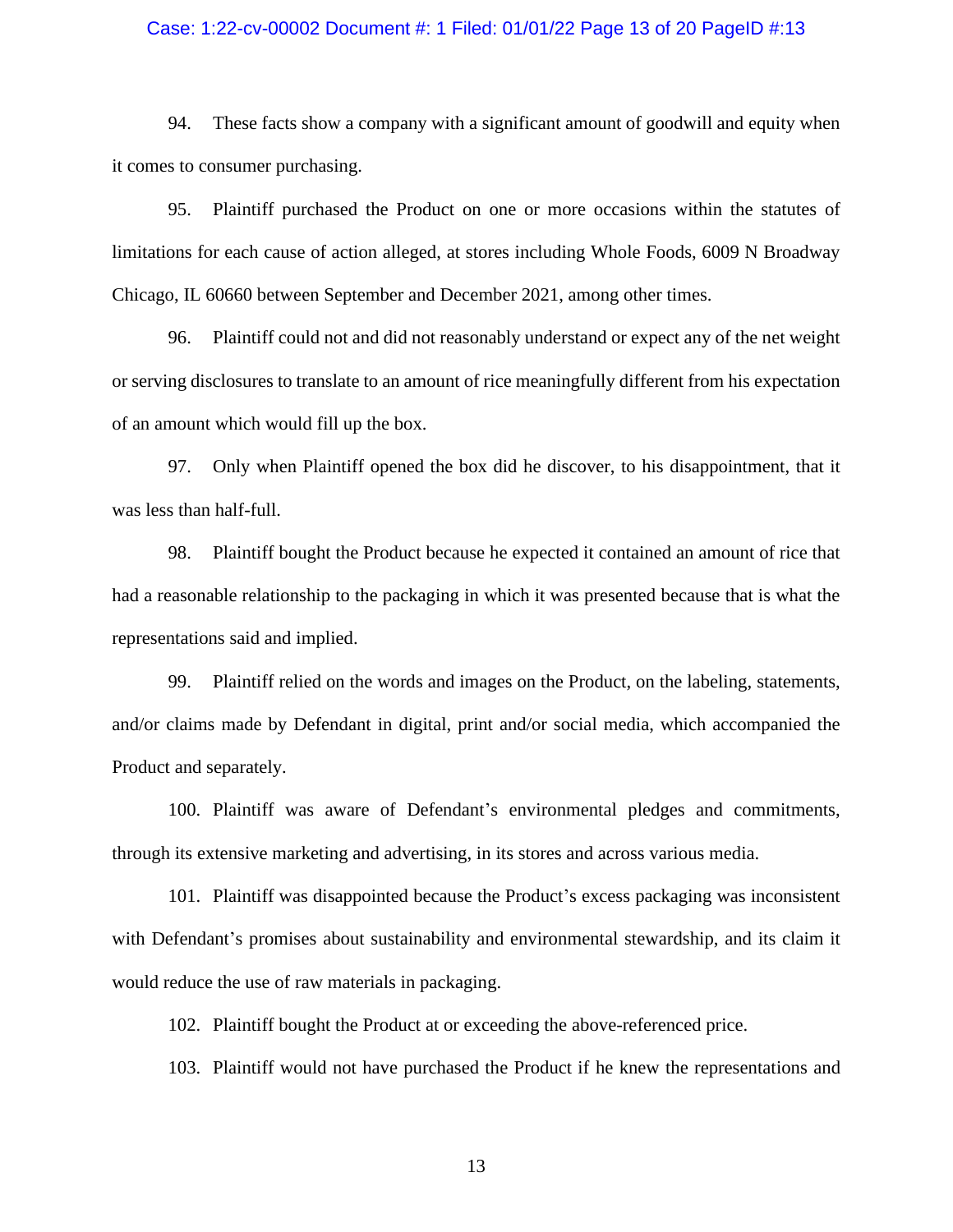#### Case: 1:22-cv-00002 Document #: 1 Filed: 01/01/22 Page 14 of 20 PageID #:14

omissions were false and misleading or would have paid less for it.

104. Plaintiff chose between Defendant's Product and products represented similarly, but which did not misrepresent their attributes, features, and/or components.

105. The Product was worth less than what Plaintiff paid and he would not have paid as much absent Defendant's false and misleading statements and omissions.

106. Plaintiff intends to, seeks to, and will purchase the Product again when he can do so with the assurance the Product's representations are consistent with its abilities and/or composition.

107. Plaintiff is unable to rely on the labeling and representations about the issues described here for not only this Product, but other similar products, because he is unsure of whether those representations are truthful.

#### Class Allegations

108. Plaintiff seeks certification under Fed. R. Civ. P. 23(b)(2) and (b)(3) of an:

**Illinois Class:** All persons in the State of Illinois who purchased the Product during the statutes of limitations for each cause of action alleged; and a

**Consumer Fraud Multi-State Class**: All persons in the States of Pennsylvania, Michigan, Iowa, Rhode Island, Minnesota, Ohio, Georgia, North Dakota, Texas, New Mexico, North Carolina, Virginia, New Hampshire, South Dakota, and Oklahoma, who purchased the Product during the statutes of limitations for each cause of action alleged.

109. Common questions of law or fact predominate and include whether defendant's representations were and are misleading and if plaintiff and class members are entitled to damages.

110. Plaintiff's claims and basis for relief are typical to other members because all were subjected to the same unfair and deceptive representations and actions.

111. Plaintiff is adequate representative because his interests do not conflict with other

members.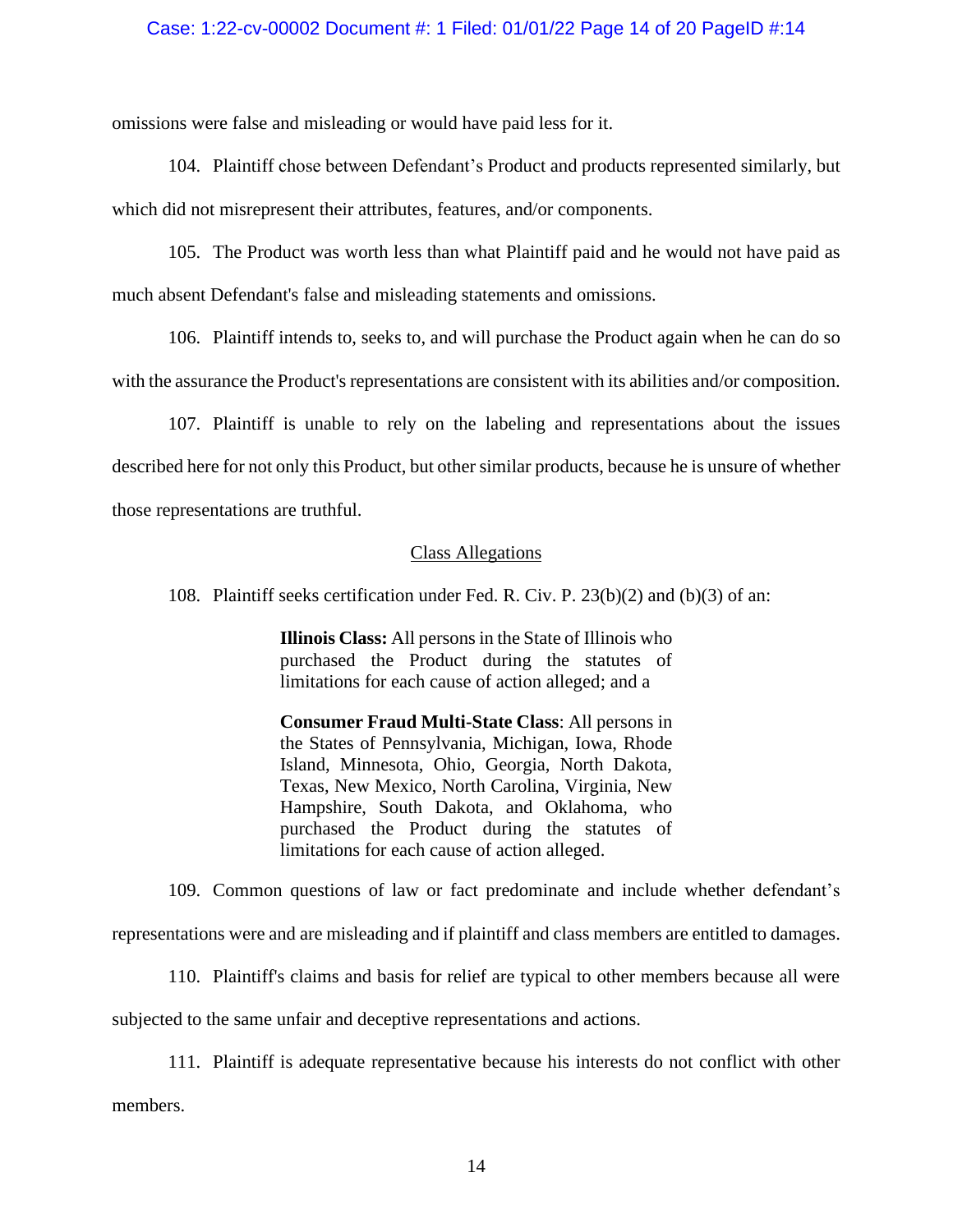#### Case: 1:22-cv-00002 Document #: 1 Filed: 01/01/22 Page 15 of 20 PageID #:15

112. No individual inquiry is necessary since the focus is only on defendant's practices and the class is definable and ascertainable.

113. Individual actions would risk inconsistent results, be repetitive and are impractical to justify, as the claims are modest relative to the scope of the harm.

114. Plaintiff's counsel is competent and experienced in complex class action litigation and intends to protect class members' interests adequately and fairly.

115. Plaintiff seeks class-wide injunctive relief because the practices continue.

# Illinois Consumer Fraud and Deceptive Business Practices Act ("ICFA"), 815 ILCS 505/1, et seq.

#### (Consumer Protection Statute)

116. Plaintiff incorporates by reference all preceding paragraphs.

117. Plaintiff and class members desired to purchase a product that contained an amount of rice that had a reasonable relationship to the packaging in which it was presented.

118. Defendant's false and deceptive representations and omissions are material in that they are likely to influence consumer purchasing decisions.

119. Defendant misrepresented the Product through statements, omissions, ambiguities, half-truths and/or actions.

120. Plaintiff and class members would not have purchased the Product or paid as much if the true facts had been known, suffering damages.

121. Defendant misrepresented the Product through statements, omissions, ambiguities, half-truths and/or actions.

122. Plaintiff relied on the representations that the Product contained an amount of rice that had a reasonable relationship to the packaging in which it was presented

123. Plaintiff and class members would not have purchased the Product or paid as much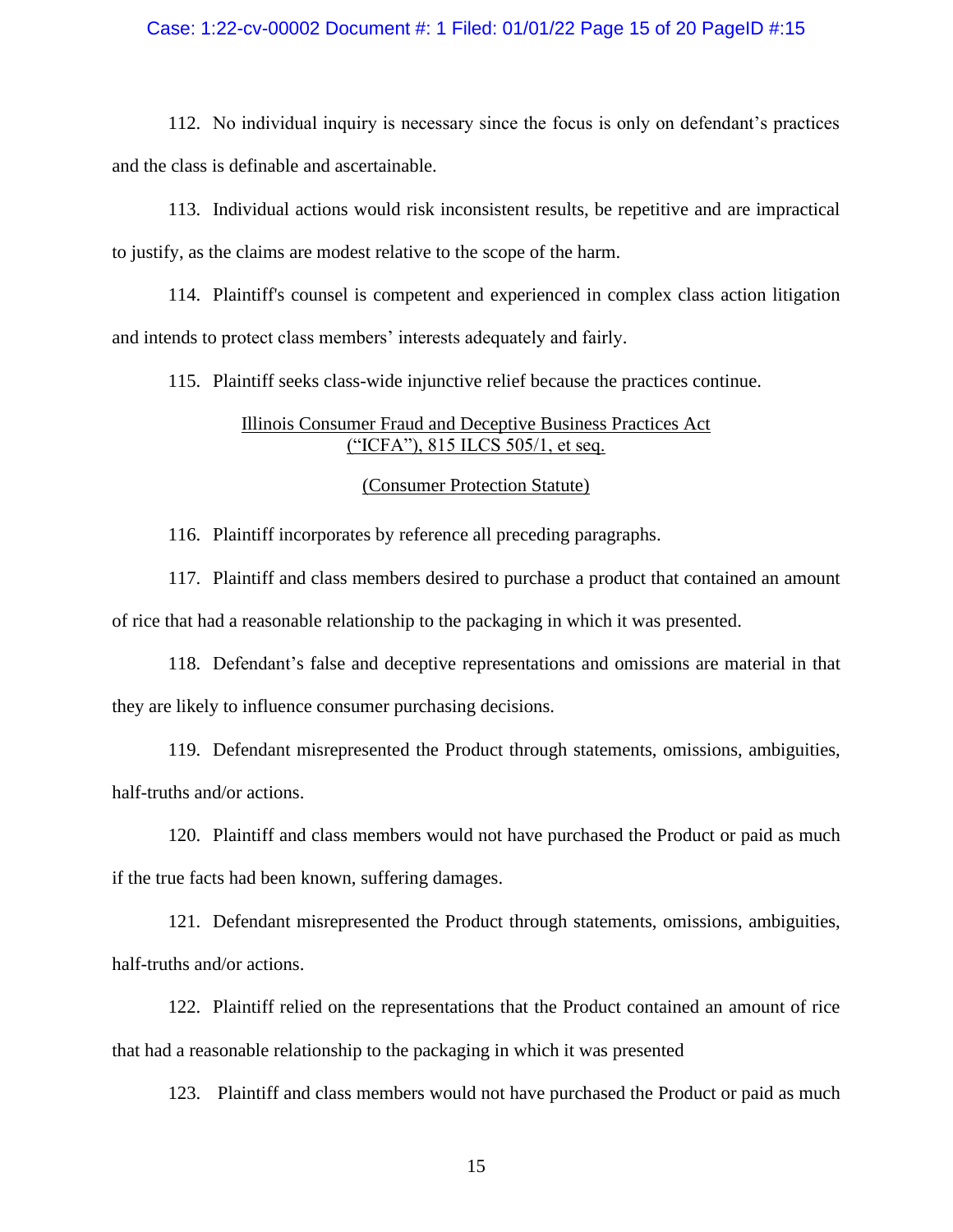#### Case: 1:22-cv-00002 Document #: 1 Filed: 01/01/22 Page 16 of 20 PageID #:16

if the true facts had been known, suffering damages.

#### Violation of State Consumer Fraud Acts

#### (On Behalf of the Consumer Fraud Multi-State Class)

124. The Consumer Fraud Acts of the States in the Consumer Fraud Multi-State Class are similar to the ICFA and prohibit the use of unfair or deceptive business practices in the conduct of trade or commerce.

125. Defendant intended that each of members of the Consumer Fraud Multi-State Class would rely upon its deceptive conduct, and a reasonable person would in fact be misled by this deceptive conduct.

126. As a result of defendant's use or employment of artifice, unfair or deceptive acts or business practices, each of the other members of the Consumer Fraud Multi-State Class, have sustained damages in an amount to be proven at trial.

127. In addition, defendant's conduct showed motive, and the reckless disregard of the truth such that an award of punitive damages is appropriate.

# Breaches of Express Warranty, Implied Warranty of Merchantability/Fitness for a Particular Purpose and Magnuson Moss Warranty Act, 15 U.S.C. §§ 2301, *et seq*.

128. The Product was manufactured, identified, and sold by defendant and expressly and impliedly warranted to plaintiff and class members that it contained an amount of rice that had a reasonable relationship to the packaging in which it was presented.

129. Defendant directly marketed the Product to consumers through its advertisements and partnerships with other entities, through various forms of media, and in print circulars.

130. Defendant knew the product attributes that potential customers like Plaintiff were seeking and developed its marketing to directly meet those needs and desires.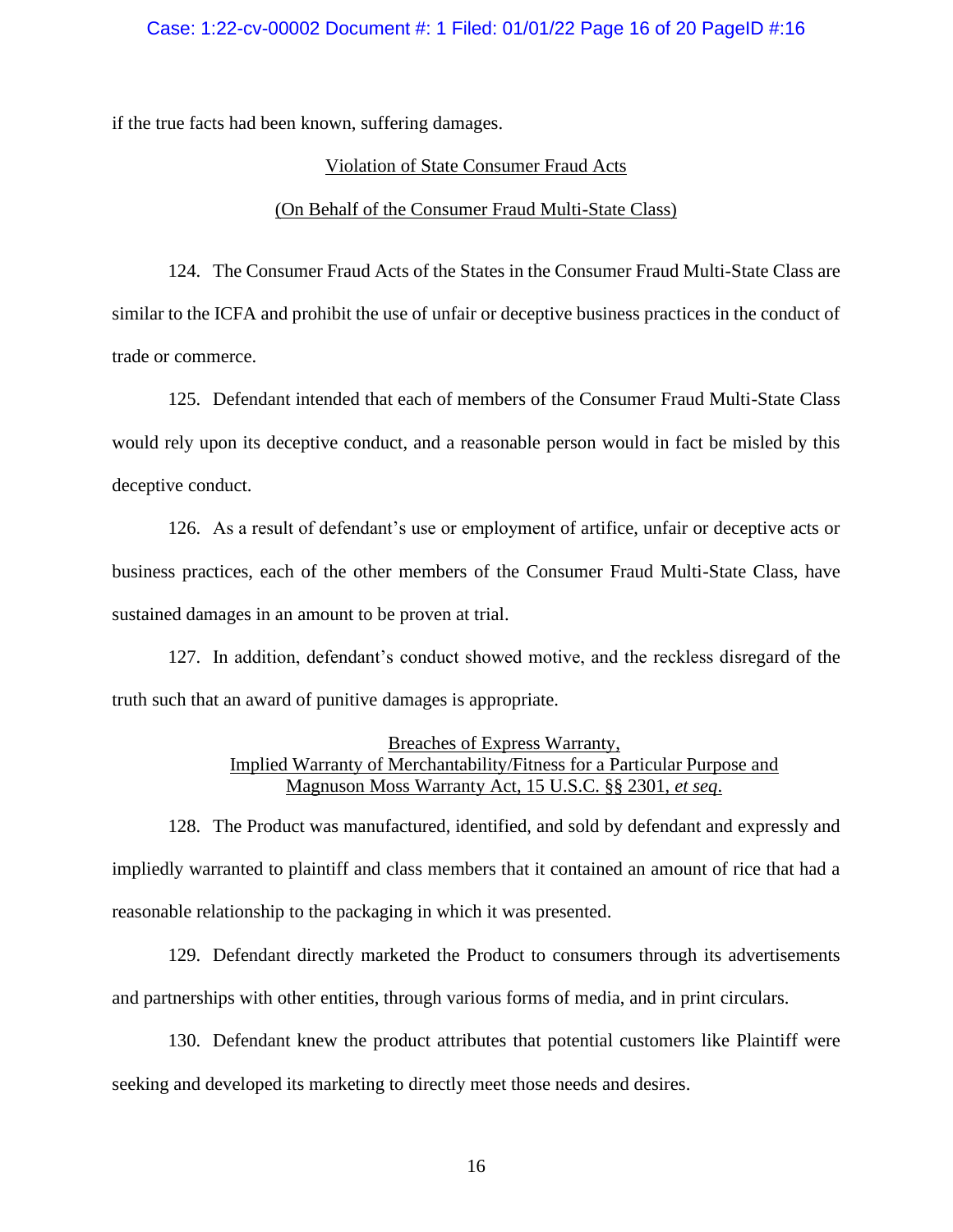#### Case: 1:22-cv-00002 Document #: 1 Filed: 01/01/22 Page 17 of 20 PageID #:17

131. Defendant's representations about the Product were conveyed in writing and promised it would be defect-free, and Plaintiff understood this meant the Product contained an amount of rice that had a reasonable relationship to the packaging in which it was presented

132. Defendant's representations affirmed and promised that the Product contained an amount of rice that had a reasonable relationship to the packaging in which it was presented.

133. Defendant described the Product as one which contained an amount of rice that had a reasonable relationship to the packaging in which it was presented, which became part of the basis of the bargain that the Product would conform to its affirmation and promise.

134. Defendant had a duty to disclose and/or provide non-deceptive descriptions and marketing of the Product.

135. This duty is based on Defendant's outsized role in the market for this type of Product, a trusted company known for its high quality products.

136. Plaintiff provided or will provide notice to defendant, its agents, representatives, retailers, and their employees.

137. Plaintiff hereby provides notice to Defendant that it has breached the express and implied warranties associated with the Product.

138. Defendant received notice and should have been aware of these issues due to complaints by regulators, competitors, and consumers, to its main offices, and by consumers through online forums.

139. The Product did not conform to its affirmations of fact and promises due to defendant's actions.

140. The Product was not merchantable because it was not fit to pass in the trade as advertised, not fit for the ordinary purpose for which it was intended and did not conform to the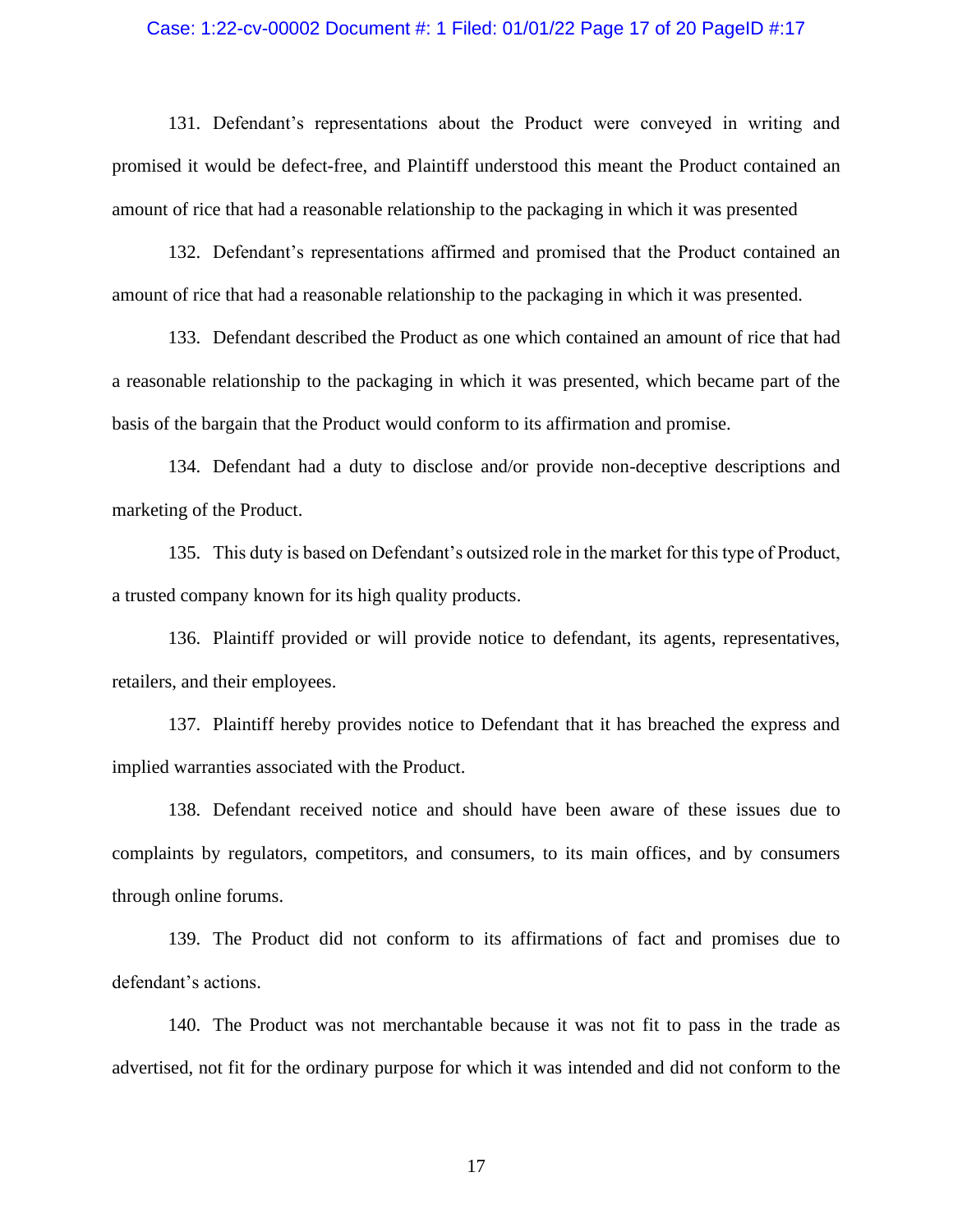#### Case: 1:22-cv-00002 Document #: 1 Filed: 01/01/22 Page 18 of 20 PageID #:18

promises or affirmations of fact made on the container or label.

141. The Product was not merchantable because Defendant had reason to know the particular purpose for which the Product was bought by Plaintiff, because he expected it contained an amount of rice that had a reasonable relationship to the packaging in which it was presented, and he relied on Defendant's skill or judgment to select or furnish such a suitable product.

142. Plaintiff and class members would not have purchased the Product or paid as much if the true facts had been known, suffering damages.

#### Negligent Misrepresentation

143. Defendant had a duty to truthfully represent the Product, which it breached.

144. This duty is based on defendant's position, holding itself out as having special knowledge and experience in this area, a trusted company known for its high quality products.

145. Defendant's representations regarding the Product went beyond the specific representations on the packaging, as they incorporated the extra-labeling promises and pledges.

146. These promises were outside of the standard representations that other companies may make in a standard arms-length, retail context.

147. The representations took advantage of consumers' cognitive shortcuts made at the point-of-sale and their trust in defendant.

148. Plaintiff and class members reasonably and justifiably relied on these negligent misrepresentations and omissions, which served to induce and did induce, their purchase of the Product.

149. Plaintiff and class members would not have purchased the Product or paid as much if the true facts had been known, suffering damages.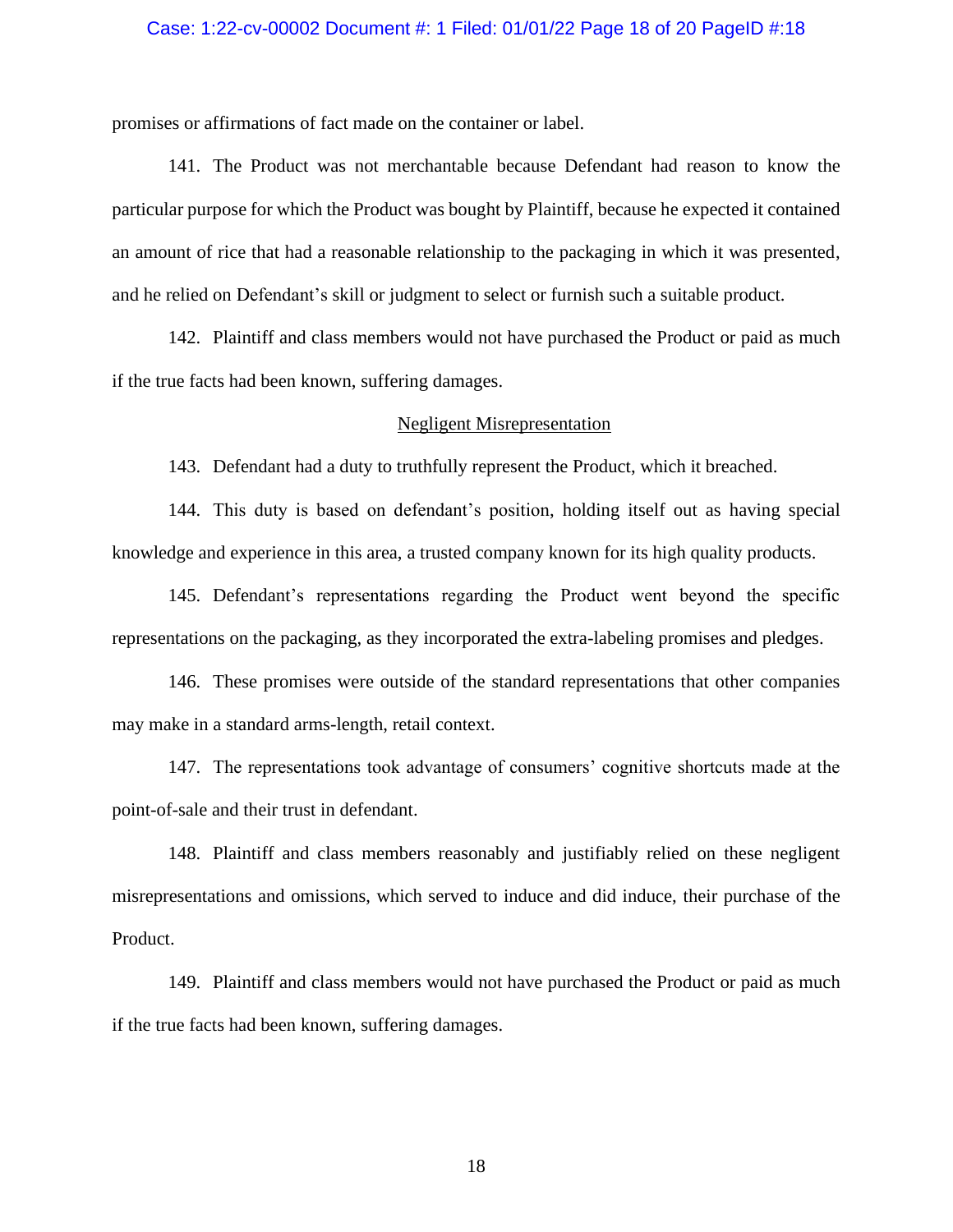#### Fraud

150. Defendant misrepresented and/or omitted the attributes and qualities of the Product, that it contained an amount of rice that had a reasonable relationship to the packaging in which it was presented.

151. Moreover, the records Defendant is required to maintain, and/or the information inconspicuously disclosed to consumers, provided it with actual and/or constructive knowledge of the falsity of the representations.

152. Defendant knew of the issues described here yet did not address them.

153. Defendant's fraudulent intent is evinced by its knowledge that the Product was not consistent with its representations.

# Unjust Enrichment

154. Defendant obtained benefits and monies because the Product was not as represented and expected, to the detriment and impoverishment of plaintiff and class members, who seek restitution and disgorgement of inequitably obtained profits.

#### Jury Demand and Prayer for Relief

Plaintiff demands a jury trial on all issues.

**WHEREFORE**, Plaintiff prays for judgment:

- 1. Declaring this a proper class action, certifying plaintiff as representative and the undersigned as counsel for the class;
- 2. Entering preliminary and permanent injunctive relief by directing defendant to correct the challenged practices to comply with the law;
- 3. Injunctive relief to remove, correct and/or refrain from the challenged practices and representations, and restitution and disgorgement for members of the class pursuant to the applicable laws;